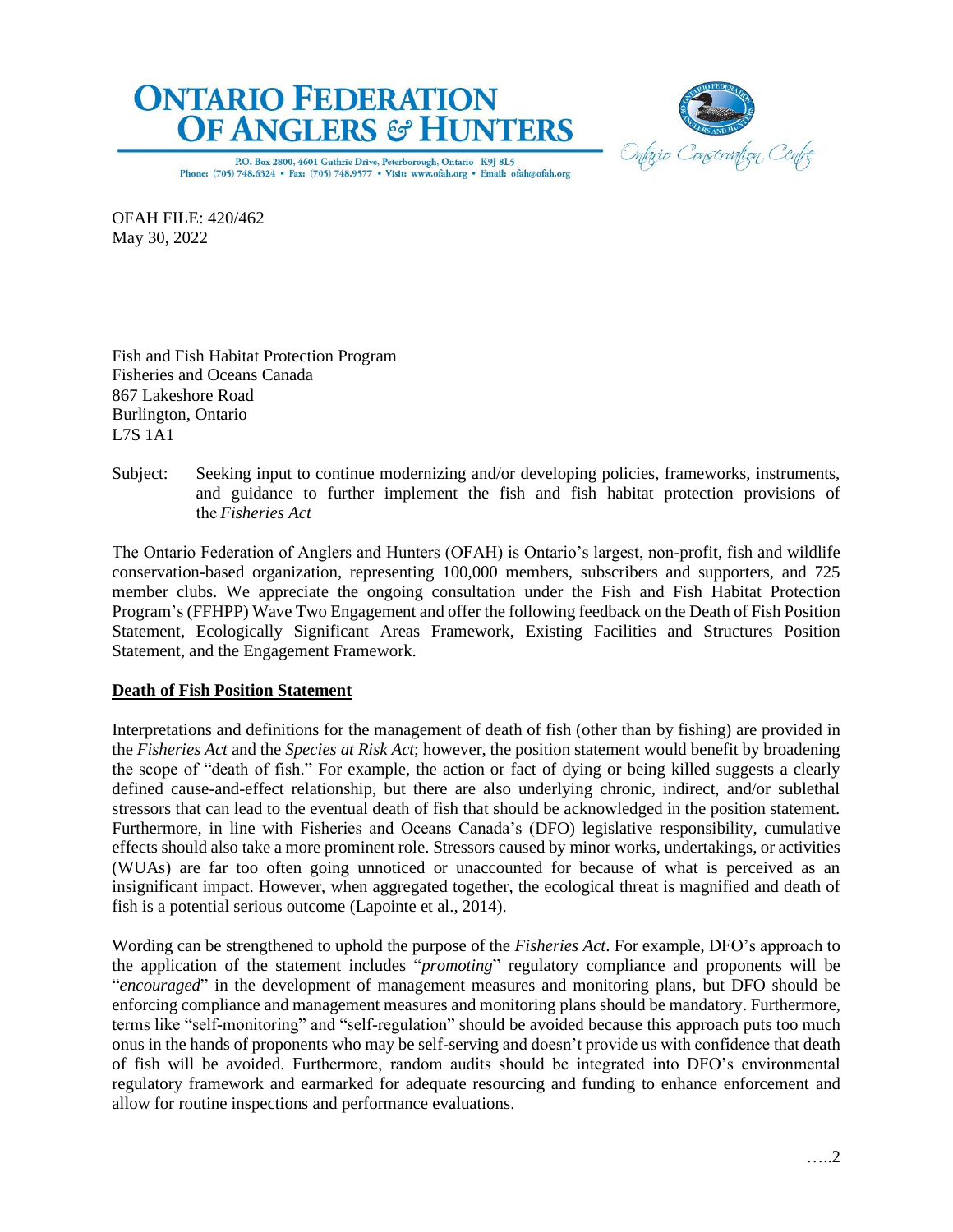#### **Ecologically Significant Areas Framework**

#### Establish advisory councils

Provincial and territorial advisory councils should be formed to oversee the assessment and review of candidate Ecologically Significant Areas (ESAs) that would be brought forward to DFO for evaluation. The responsibility and decision-making authority should rest with DFO including the final listing and management of the ESA. Whether through policy or regulation, a mechanism should be in place to facilitate partnerships and restoration, rehabilitation, recovery, and/or management activities. The advisory councils should involve key stakeholders including provincial and territorial governments, conservation NGOs (that specifically deal with fish and wildlife conservation and traditions of fishing and hunting), conservation authorities (or similar agencies), Indigenous representation, commercial fishing organizations, academia, and other relevant (established) agencies or interested parties. Final listing of the ESA should be posted to the Gazette or similar public forum for additional input.

# Key criteria

In some instances, there is added value in transitioning areas protected at provincial and territorial levels to federal ESA designations and other examples where composite protections (i.e., having both provincial/territorial and federal designations), could be beneficial as well. For example, a fish sanctuary in Ontario provides protections against overexploitation and combined with an ESA classification, this could also help avoid the sanctuary from being undermined by development projects. Conversely, overlap between provincial/territorial and federal jurisdictions also has the potential to cause conflicts and could be disadvantageous at times. Therefore, good intergovernmental communication, collaboration, and coordination will be essential in achieving overarching conservation goals and objectives for ESAs.

Types of fish habitat and unique criteria and approaches to their conservation and protection should be subdivided and categorized. Qualifications for determining significance of an area may vary substantially depending on the type of habitat, waterbody type, thermal regime, and other important aspects for fish to carry out their life processes. Some key criteria to be considered may include: size and size relative to other features (i.e., a small feature in a disturbed area can be more significant); ecological and hydrological functions (e.g., proximity to other habitats, natural linkages and connectivity, size and shape, community and species biodiversity); uncommon characteristics or features; economic and social functional values; unique communities and species (e.g., species at risk, special habitats, educational or scientific value); degree of naturalness or degree of human-induced disturbances; and restoration potential and value (i.e., features that can be restored should have a higher value compared to areas that cannot be rehabilitated).

# Additional ESA candidate considerations

Establishing triggers and thresholds will be important for identifying viable candidate ESAs. What constitutes an ESA and what are the essential building blocks? What ecological values will be given to each criterion? An evaluation framework will need to be formed to facilitate a systematic, hierarchical approach to organizing and designating ESAs. They should be based on sound data accompanied by rigorous landscape-level planning that identifies critical fish habitats that are essential for maintaining the health of the aquatic community.

ESAs may not be used directly to regulate fishing but other legislation and provisions under the *Fisheries Act* could be leveraged to meet management or conservation and protection objectives such as prohibitions against fishing. Within the limits of the resource, angling is a sustainable activity compatible with the proposed ESA designations; moreover, the decision to allow or prohibit fishing in protected areas should be scientifically defensible. Special protections and designations can unintendedly shut important stakeholders, like anglers, out of the process of conserving fish and fish habitat and helping achieve conservation goals and objectives, including restoration, recovery, and rehabilitation. It can take years to move through the arduous process of reinstating resource-based activities, all the while, potentially the greatest stewards and assets for ESAs, anglers, become disconnected from the fisheries they are so passionate about.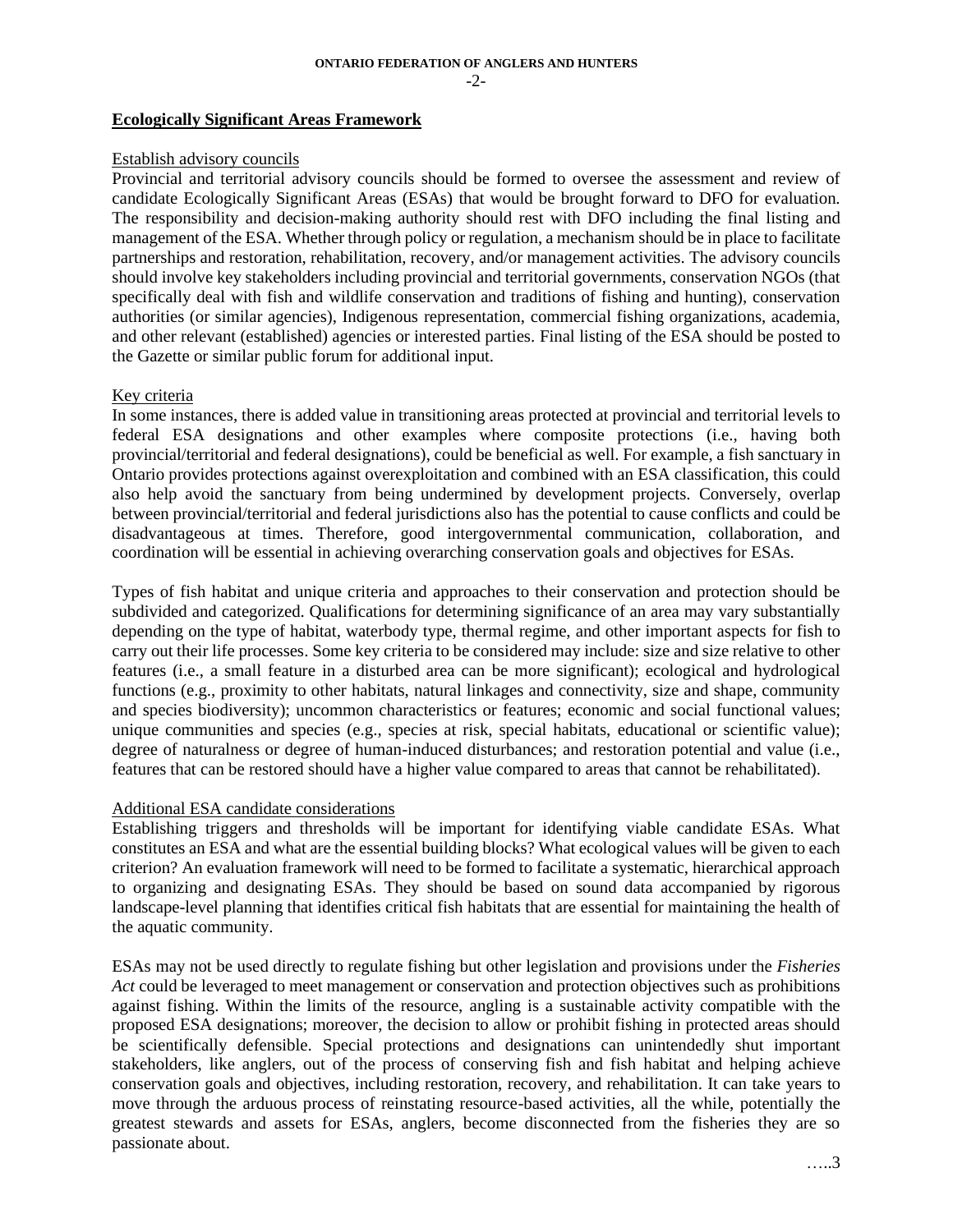-3-

# Concerns over international commitments

A major concern of ours is that ESAs will be designated sporadically and for political reasons. DFO states ESAs may be counted towards Canada's marine and inland waters conservation targets of twenty-five per cent by 2025 and thirty per cent by 2030. Protecting these areas is necessary for the ongoing sustainability and productivity of Canada's fisheries. However, arbitrarily choosing targets has the potential to result in uninformed or ill-advised decisions for meeting international commitments. Areas requiring protection should receive such, while ones that do not require protection should not be lumped into special designations for the sake of meeting percentage-based targets. The identification and establishment of significant areas must be based on sound ecological, economic, social factors and criteria, and not based on emotion or political agendas. Our worry is that Canada will unnecessarily impose restrictions in areas that may not benefit from long-term protection and conservation, and we caution the government on the potential ramifications within the recreational angling community and other stakeholder groups. Targets do not need to lead to a loss of angling and protecting an area should not automatically mean that angling should not occur.

# **Existing Facilities and Structures Position Statement**

The OFAH is pleased the position statement is more comprehensive with the addition of the *Species at Risk Act* and the *Aquatic Invasive Species Regulations* as well as specifically referencing "decommissioning": an integral end-of-life component for the management of facilities and structures. But we are concerned about the countless facilities and structures across the landscape that are individually or cumulatively causing death of fish or harmful alteration, disruption or destruction (HADD) of fish habitat with no authorizations or offsetting requirements in place. Leaders in fisheries conservation have expressed the need to integrate several key principles into the planning process to reverse the ongoing losses, including: 1) conducting assessments to determine baselines for fish and fish habitat, and identifying associated threats; 2) establishing goals and objectives for recovery; 3) determining ecological limits and thresholds for degradation; 4) creating action plans and having timelines for achieving those goals; and 4) on-theground implementation.

Solutions for bringing existing facilities and structures into compliance is difficult to determine. From tens of thousands of perched culverts to armoured shorelines, addressing every smaller structure across the landscape is impractical. An approach could involve random auditing and enforcement, coupled with strategies for replacements, retrofits, and other changes. Conversely, larger facilities and structures like major hydroelectric dams would require a different set of strategies for addressing the scale of death of fish and HADD. It would be unreasonable to expect proponents to bring every operational aspect into compliance in one fell swoop; however, fixing a predetermined subset on an annual basis could be a suitable middle ground or triaging the projects that are currently having the greatest impact on fish and fish habitat. Successful frameworks used in other jurisdictions have opted to implement a licensing system for dams that come with an expiration, and upon reissuance, various conditions are set out including operational restrictions, offsetting requirements, and monitoring and assessment plans. As legislation evolves and changes over time, the licensing system mainstreams compliance during the operational life cycle of longlived facilities and structures, including decommissioning.

Another red flag is the duty to notify provisions when a WUA results in the death of fish or HADD. Aspects of these provisions can be subjective, and without having preestablished triggers/thresholds, it is challenging to know under what circumstances the notification should occur. Putting the onus on proponents to reach out to DFO leads us to believe many are likely turning a blind eye. Without adequate compliance monitoring, follow-up, enforcement and consequences, many facilities and structures are going unchecked and unaccounted for at the expense of our fisheries. Furthermore, a significant proportion of owner/operators of smaller facilities and structures may be unaware of the duty to notify requirements; therefore, a targeted education and awareness component should be structured into the framework as well.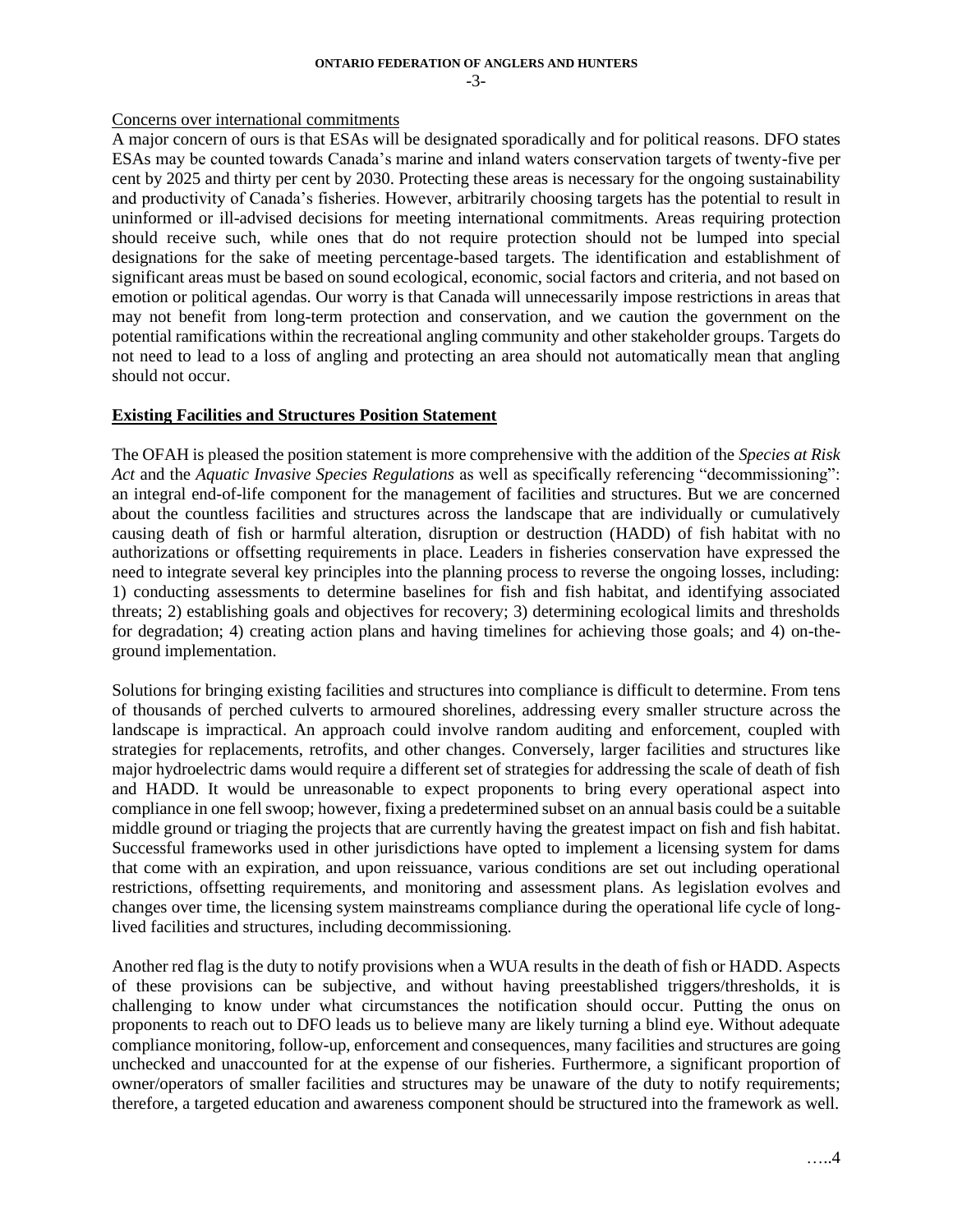Some of these challenges could be overcome by having stronger direction in the position statement. For example, one section points to the legislative requirement to notify DFO when unauthorized death of fish or HADD occurs. In contrast, the position statement mentions proponents are encouraged to work proactively with DFO to identify impacts and achieve compliance. How does encouraging proponents to be proactive differ from situations where there is a legislative responsibility to notify DFO? For structures constructed prior to 1977, the position statement says, "impacts resulting from the original construction are outside the scope of these provisions." Habitat losses associated with a structure's footprint or sedimentation during the original construction would be out of scope but how are contemporary and ongoing habitat alterations being addressed, including decommissioning? Despite the 1977 cut-off, ongoing operational needs for dams often include water level and flow management which disrupts fish and fish habitat and therefore should be within the scope of the position statement: how is DFO addressing these types of situations?

# **Engagement Framework**

The FFHPP team states that it wants to engage with parties in a way that is meaningful, consistent, and predictable; however, aspects to the approach have fallen short. The OFAH values the *talkfishhabitat* website as an accessible, online hub/directory for the program and associated products and materials. However, the various modules become available at different times, the deadlines vary, the supporting documents (i.e., technical papers, fact sheets, presentations, position statements) and feedback tools (i.e., comment boxes, surveys) are posted to the website sporadically, and there has been confusion around the original key closing dates for feedback in both Wave One and Wave Two. As updates or changes are made to the modules or new documents become available, stakeholders should be receiving notifications and reminders, there needs to be better consistency for how and when documents are posted to the website and closing dates for feedback need to be unambiguous. During the first wave of consultations, we highlighted challenges associated with survey formats because responses typically require review, input, and approvals from multiple staff within agencies before being finalized. It would be more appropriate to have the opportunity to download the survey directly from the *talkfishhabitat* website and/or formalize an alternative approach to surveys, especially when participants "favour traditional discussion papers and fact sheets."

After the Wave One engagement, we are uncertain if our feedback is being taken into consideration or integrated into policies, frameworks, instruments, and guidance to further implement the fish and fish habitat protection provisions of the *Fisheries Act*. For example, the OFAH proposed a fee-in-lieu offsetting framework for minor WUAs causing death of fish or HADD. As evidenced by the FAQs for the Prescribed Works and Waters Regulation, the legislation apparently "does not currently allow fee-in-lieu options for offsetting" and the analysis needed to review the broader implications of a fee-in-lieu program is "beyond the scope of this exercise." Aside from the FAQs, we are unaware of a document outlining how feedback has been meaningfully considered/implemented. As such, we recommend the FFHPP team draft a report that outlines the feedback heard and how it was (or wasn't) integrated into the program. Our concern is that the consultation process could be perceived as a box-ticking exercise to satisfy bureaucratic requirements as opposed to assessing the actual merit of the input received and using this information to shape the various modules of the FFHPP.

# **Closing Remarks**

After the 2012 amendments to the *Fisheries Act*, the OFAH was a founding member of a conservation working group that collaborated and provided advice to DFO as well as participating in the proceeding national workshops on the Fisheries Protection Program. At the time, there were advancements made to the *Fisheries Act,* but this was overshadowed by concerns over lost protections. Hope was renewed with Bill C-68 and the implementation of the new *Act* which took action to strengthen the legislation and incorporate modern safeguards.